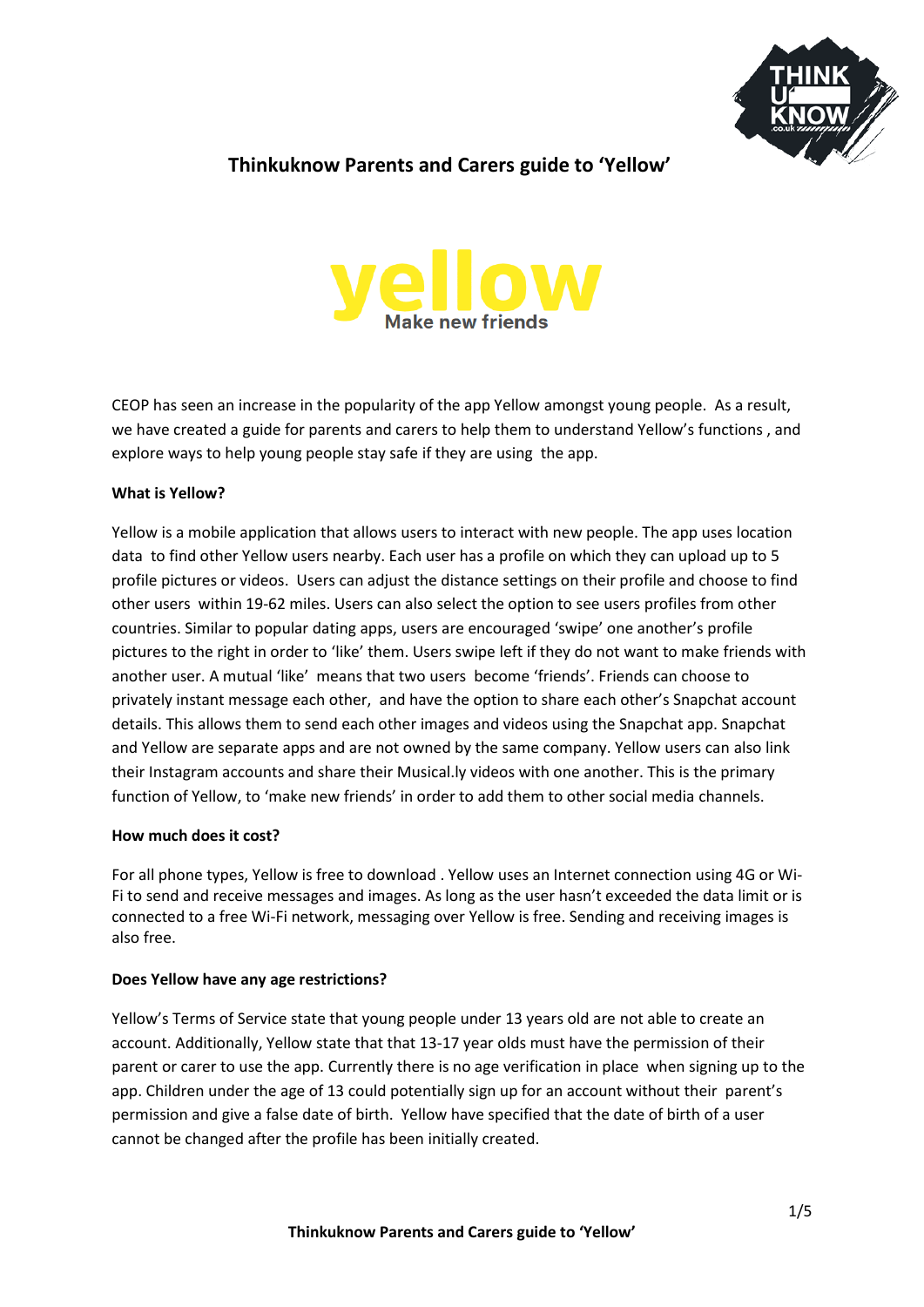Yellow has a distinct 'adult' app for users who are aged 18+. If a user enters a date of birth which indicates they are under 18 years of age they are not able to create a profile on the 18+ app. However, users below 18 have been observed to set their date of birth to 18 years or over and place their real age in brackets next to their profile name. Users who enter a date of birth over 18 years are not able to create a profile on Yellow (13-17).

## **Privacy settings :**

Yellow state that when signing up, users grant them permission to reproduce, share and edit all content that is created by users, whilst their account is active. Yellow also require users to agree to Yellow storing their personal information and content (including all chats and images) if they wish to do so.

Once a profile is created this is available for all other Yellow users to view. There is no way to make a profile private. Yellow users are able to remove their city from their profile.

## **Should I be concerned about Yellow as a parent/carer?**

The features of Yellow can present potential risks to young people online. These features include:

- Connecting to other users they do not know
- Location based data
- Linking to other platforms
- Sharing of information and images
- No internal moderation

Yellow requires users to turn on their location settings on their device. A user's city is displayed on their profile automatically unless this is changed via 'settings' on the app.

Yellow encourages young people to talk to other users they don't know based on their picture to 'make new friends'. As with other social media platforms, anyone could create an account and may lie about their age or who they are.

By using Yellow to connect on Snapchat, users can start sending and receiving images from people that they do not know. As with all picture sharing social media, this could mean that there is the possibility of young people receiving inappropriate, sexual or violent imagery that could worry or upset them. In their terms of service, Yellow specify that they do not monitor or moderate content.

Snapchat can be a fun app for young people as well as adults. Snapchat allows users to take images and videos and send them instantly. The unique feature of Snapchat is that the images disappear with seconds. This is a fun feature but can mean that young people may be more inclined to take images on impulse that they might later regret.

As with all social media, caution is advised over young people's use of Yellow. Conversations about what they share and who they talk to is advised.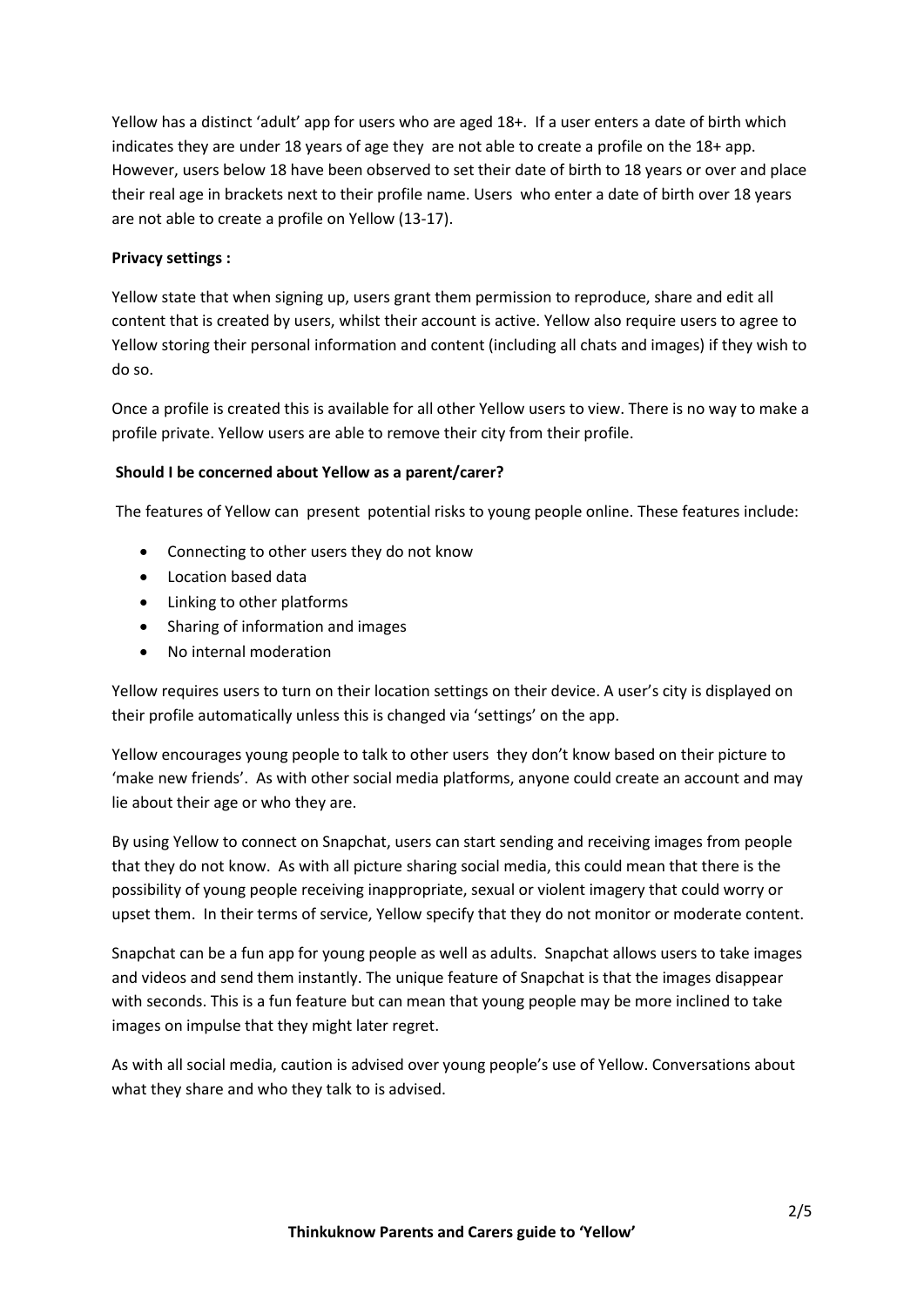#### **How do I report a profile to Yellow?**

Yellow does not allow users to block another person's profile. However, a user may report a profile to Yellow.

Profiles or content on Yellow that does not follow its community guidelines [\(http://community.yellw.co/\)](http://community.yellw.co/) can be reported directly to Yellow. This includes sexual, violent or offensive content.

### **Reporting via Yellow website.**

- 1. Go to Online safety centre using Yellow's websit[e http://safety.yellw.co/.](http://safety.yellw.co/)
- 2. Click on the box that best describes your role e.g. yellow user, legal representative of a minor, legal authority.
- 3. Complete a description of the problem and submit to Yellow. (See screenshots below).

| elloy<br>Make new friends                                                     |                                                                                                                                                 |                      |  |  |  |  |
|-------------------------------------------------------------------------------|-------------------------------------------------------------------------------------------------------------------------------------------------|----------------------|--|--|--|--|
|                                                                               | <b>I</b> I Download<br><b>Download</b>                                                                                                          |                      |  |  |  |  |
| Privacy policy Terms of service Assistacie Safety Center Community Guidelines |                                                                                                                                                 | <b>A</b> yellow.tear |  |  |  |  |
| yellow                                                                        |                                                                                                                                                 |                      |  |  |  |  |
|                                                                               | If you are the legal representative of a Yellow minor user and<br>you want to contact us, please fill in the form below:<br><b>Phone Number</b> |                      |  |  |  |  |
|                                                                               |                                                                                                                                                 |                      |  |  |  |  |
|                                                                               | Email                                                                                                                                           |                      |  |  |  |  |
|                                                                               | Describe your problem                                                                                                                           |                      |  |  |  |  |
|                                                                               | City                                                                                                                                            |                      |  |  |  |  |
|                                                                               | <b>Submit</b>                                                                                                                                   | 3/5                  |  |  |  |  |

**Thinkuknow Parents and Carers guide to 'Yellow'**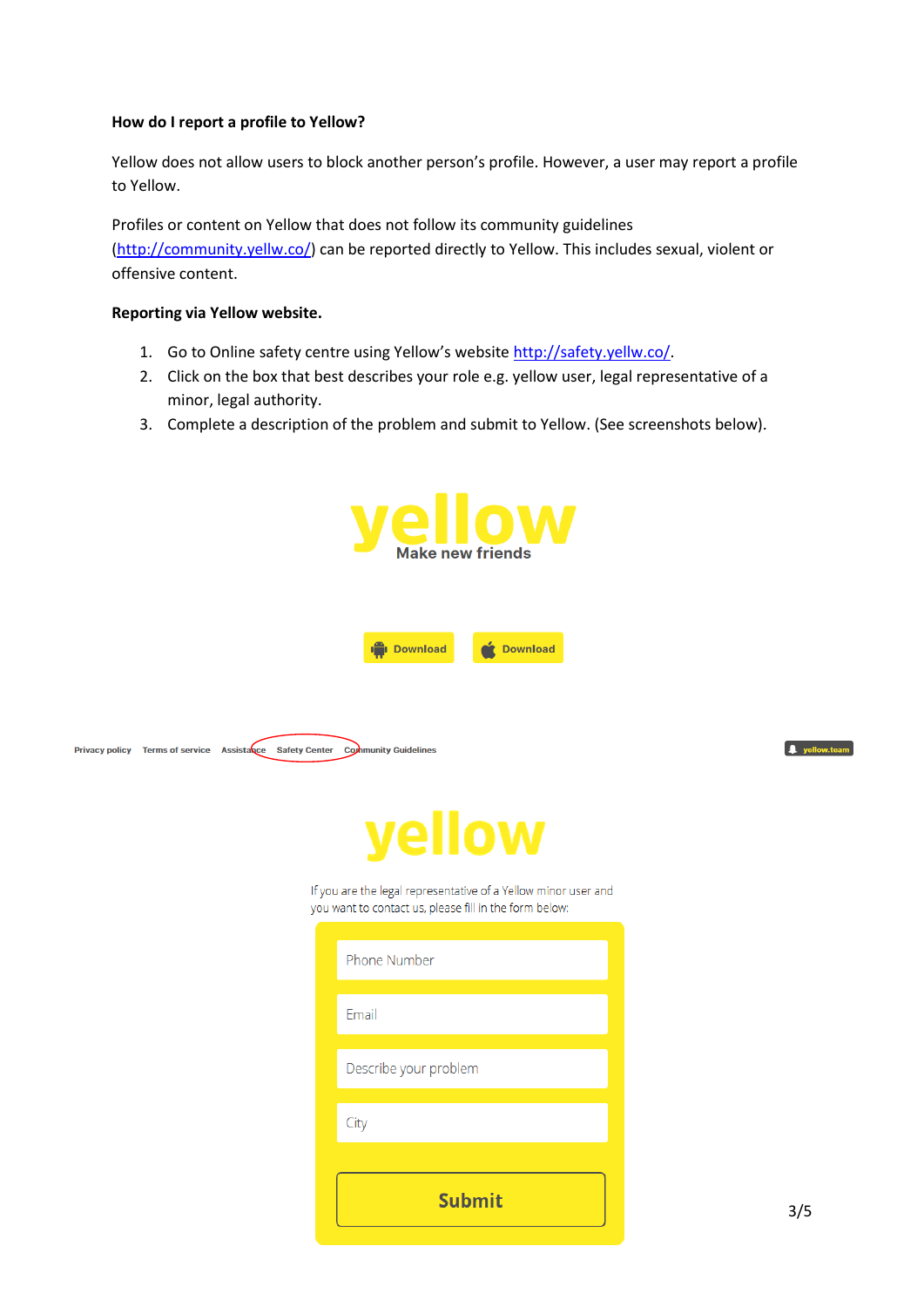### **Reporting via the app.**

- 1. Users can click on the Flag in the top left corner of a profile to flag any inappropriate content.
- 2. Choose the description that best describes the issue.



## **Reporting a profile on Snapchat:**

To block a user on snap chat, click on the 'settings' symbol on the top right hand corner of the home screen. Click 'My friends' and tap on a user's name. Click on the 'settings' icon below their name and choose the 'block' option. This prevents the user from sending you pictures, video and messages.

To report a profile on Snapchat, users can visit the Snapchat website and select:

Policies and Safety>Community> Safety Centre

Once 'Safety centre is selected, users can make a report by clicking on the relevant issue and creating a report.

For additional information on blocking and privacy Snapchat, visit [www.support.snapchat.com.](http://www.support.snapchat.com/)